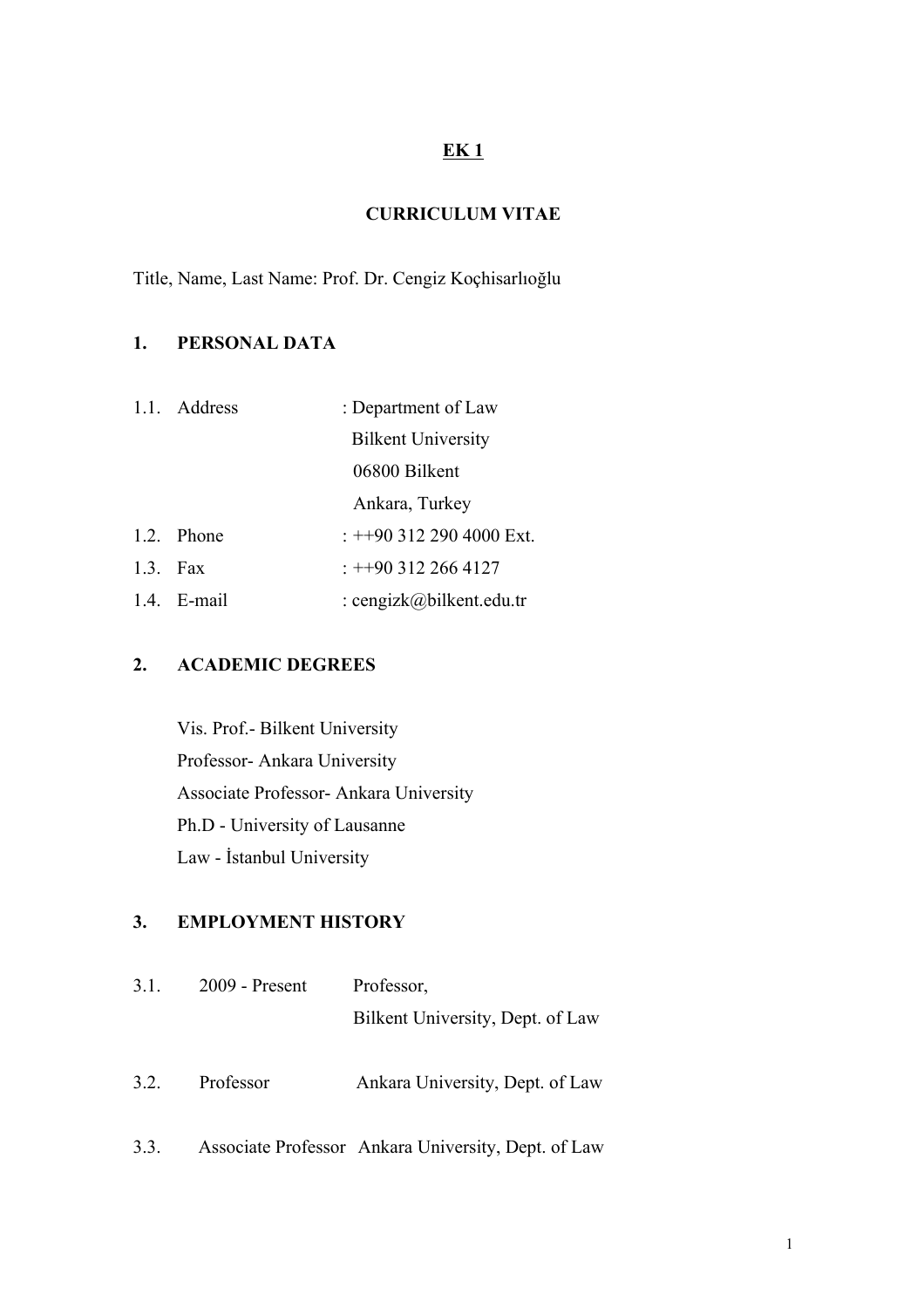# **4. HONORS, SCHOLARLY AND PROFESSIONAL DUTIES AND ACHIEVEMENTS**

Sosyal Bilimler Enstitüsü Müdürlüğü Dekan Yardımcılığı Yönetim Kurulu Üyelikleri Anabilim Dalı Başkanlıkları Medeni Kanun Komisyon Üyeliği (1998-2002)

## **5. TEACHING**

- 5.1. Graduate Courses: Law 617- General Methodology of Private Law
- 5.2. Undergraduate Courses: Law 101- Introduction to Law Law 105- Civil Law I Law 106- Civil Law II Law 201- Law of Obligations I Law 202- Law of Obligations II Law 305- Civil Law III: Law of Property I Law 306- Civil Law III: Law of Property II Law 356- Comparative Private Law Law 403- Civil Law IV: Inheritance Law Law 466- Non-Contractual Liability Law

#### **6. GRADUATE STUDENT SUPERVISION**

6.1. Sekine Derya Yakupoğlu, "Olumlu Miras Sözleşmesi ve Bağlayıcılık Sorunu", 2012- present

6.2. Talya Şans Uçaryılmaz, "Roma Hukuku'ndan Günümüze Bona Fides İlkesi" , 2012- 2018.